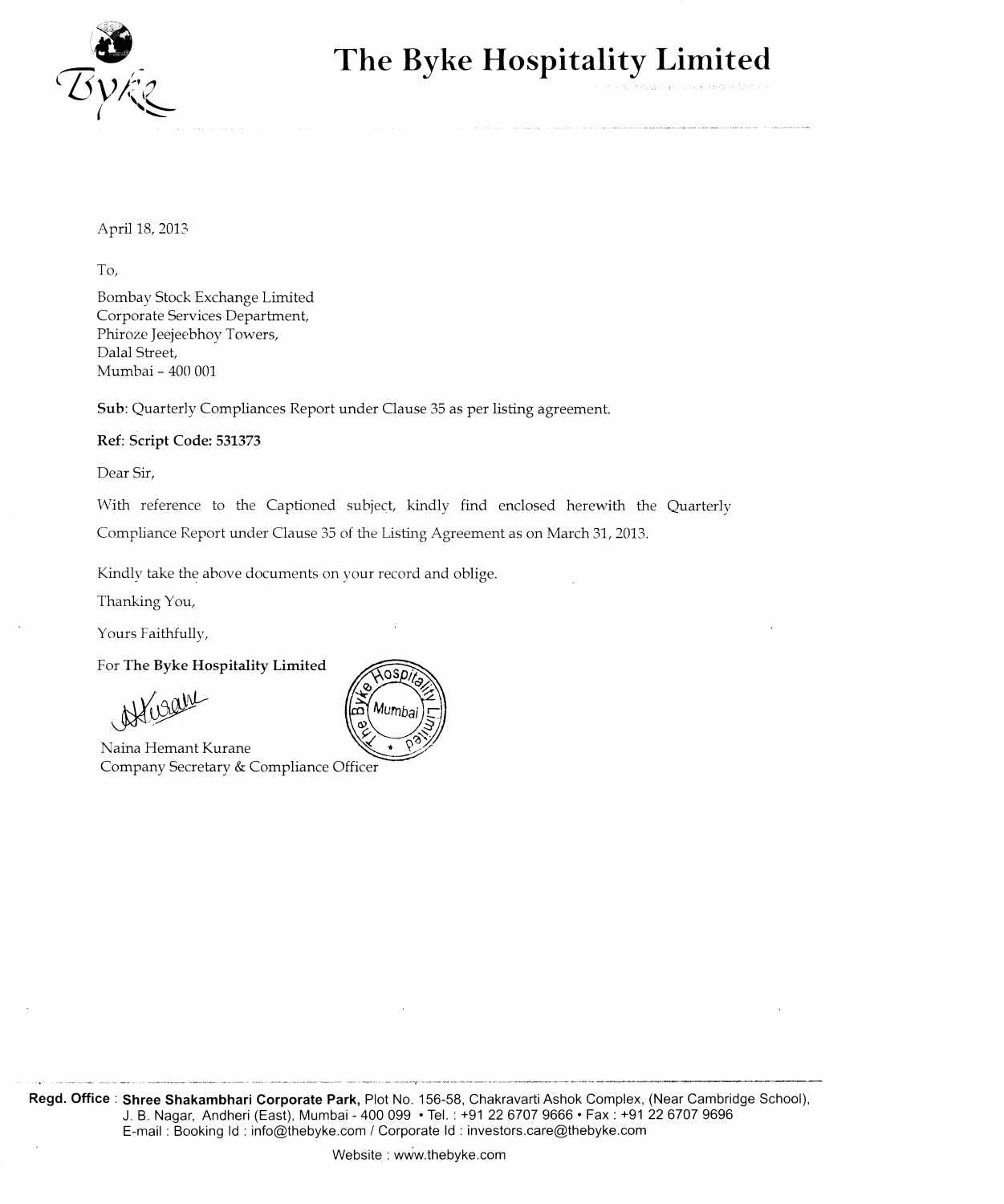

## The Byke Hospitality Limited

## THE BYKE HOSPITALITY LIMITED<br>SHAREHOLDING PATTERN AS ON 31.03.2013

| Cate-<br>Code           | yory Partly paid up shares                                                                                     |                                |                        | Number of<br>partly paid<br>up shares          |                       | As a % of total<br>number of partly<br>paid up shares           |                            | As a % of total<br>number of shares<br>of the Company                                            |
|-------------------------|----------------------------------------------------------------------------------------------------------------|--------------------------------|------------------------|------------------------------------------------|-----------------------|-----------------------------------------------------------------|----------------------------|--------------------------------------------------------------------------------------------------|
|                         | Held by Promoter/Promoter group                                                                                |                                |                        | 0                                              |                       | 0.00                                                            |                            | 0.00                                                                                             |
|                         | Held by Public                                                                                                 |                                |                        | 0                                              |                       | 0.00                                                            |                            | 0.00                                                                                             |
|                         | Total                                                                                                          |                                |                        | $\bf{0}$                                       |                       | 0.00                                                            |                            | 0.00%                                                                                            |
|                         | <b>Outstanding Convertible Securities</b>                                                                      |                                |                        | Number of<br>outstandiny<br><b>Securities</b>  | As a % of total       | No. of outstanding<br><b>Con. Securities</b>                    |                            | As a % of total<br>No. of shares of the<br>Company, assuming<br>full conversion of the           |
|                         |                                                                                                                |                                |                        |                                                |                       |                                                                 |                            | <b>Securities</b>                                                                                |
|                         | Heid by Promoter/Promoter group<br>Held by Public                                                              |                                |                        | 0<br>0                                         |                       | 0.00<br>0.00                                                    |                            | 0.00%<br>0.00%                                                                                   |
|                         | Total                                                                                                          |                                |                        | τ                                              |                       | 0.00                                                            |                            | 0.00%                                                                                            |
|                         | <b>Warrants</b>                                                                                                |                                |                        | Number of<br>warrants                          | As a % of total       | number of warrants                                              |                            | As a % of total<br>number of shares<br>of the Company<br>assuming full<br>conversion of warrants |
|                         | Held by Promoter/Promoter group                                                                                |                                |                        | 0                                              |                       | 0.00                                                            |                            | 0.00%                                                                                            |
|                         | Held by Public                                                                                                 |                                |                        | 0                                              |                       | 0.00                                                            |                            | 0.00%                                                                                            |
|                         | Total                                                                                                          |                                |                        | 0                                              |                       | 0.00                                                            |                            | 0.00%                                                                                            |
|                         | Total paid up capital of the Company, assuming full                                                            |                                |                        |                                                |                       |                                                                 |                            |                                                                                                  |
|                         | conversion of warrants and convertible securities                                                              |                                |                        | 200489000                                      |                       |                                                                 |                            |                                                                                                  |
| Cate-<br>gory<br>Code   | Category of<br>Shareholders                                                                                    | Number of<br>Share-<br>holders | Total No.<br>of shares | Number of<br>shares held<br>in demated<br>form | Total shareholding as | a percentage of total<br>number of shares<br>As a percentage of | Number of<br><b>Shares</b> | Shares pledged or<br>otherwise encumbered<br>As a<br>%                                           |
|                         |                                                                                                                |                                |                        |                                                | $(A+B)^T$             | $(A+B+C)$                                                       |                            |                                                                                                  |
| (1)                     | $($ ii )                                                                                                       | $(\mathbb{B})$                 | (IV)                   | (V)                                            | (VI)                  | (VII)                                                           | (VIII)                     | (IX)=(VIII)/(IV)*100                                                                             |
| (A)                     | Shareholding of Promoter<br>and Promoter Group                                                                 |                                |                        |                                                |                       |                                                                 |                            |                                                                                                  |
| (1)<br>(a)              | <b>Indian</b><br>Individuals/H.U.F                                                                             | 7                              | 3425369                | 3425369                                        | 17.09                 | 17.09                                                           | 1009000                    | 29.46                                                                                            |
| (b)                     | Cental/State Government(s)                                                                                     | 0                              | 0                      | 0                                              | 0.00                  | 0.00                                                            | 0                          | 0.00                                                                                             |
| (c)                     | Bodies Corporate                                                                                               | 2                              | 4962549                | 4962549                                        | 24.75                 | 24.75                                                           | 0                          | 0.00                                                                                             |
| (d)                     | Financial Institutions/Banks                                                                                   | 0                              | 0                      | 0                                              | 0.00                  | 0.00                                                            | 0                          | 0.00                                                                                             |
| (e)                     | : Any Other (specify)                                                                                          | 0                              | 0                      | 0                                              | 0.00                  | 0.00                                                            | 0                          | 0.00                                                                                             |
|                         | Employee Weltare Trust<br>M&M Benfit Trust                                                                     | 0<br>0                         | 0<br>0                 | 0<br>0                                         | 0.00<br>0.00          | 0.00<br>0.00                                                    | 0<br>0                     | 0.00<br>0.00                                                                                     |
|                         | Sub-Total (A)(1)                                                                                               | 9                              | 8387918                | 8387918                                        | 41.84                 | 41.84                                                           | 1009000                    | 29.46                                                                                            |
|                         | (2) Foreign                                                                                                    |                                |                        |                                                |                       |                                                                 |                            |                                                                                                  |
| (a)                     | Individuals (Non-Residents Individuals/Foreign Individuals)                                                    | 0                              | 0                      | $\Omega$                                       | 0.00                  | 0.00                                                            | 0                          | 0.00                                                                                             |
| (b)                     | Bodies Corporate                                                                                               | 0                              | 0                      | $\mathbb O$                                    | 0.00                  | 0.00                                                            | 0                          | 0.00                                                                                             |
|                         | (c) institutions                                                                                               | 0                              | 0                      | 0                                              | 0.00                  | 0.00                                                            | 0                          | 0.00                                                                                             |
| (d)                     | Qualified Foreign Investor                                                                                     | 0                              | 0                      | 0                                              | 0.00                  | 0.00                                                            | 0                          | 0.00                                                                                             |
| (e)                     | Any Other (specify)<br>Sub Total (A)(2)                                                                        | 0<br>0                         | 0<br>0                 | 0<br>0                                         | 0.00<br>0.00          | 0.00<br>0.00                                                    | 0<br>0.00                  | 0.00<br>0.00                                                                                     |
|                         | Total holding of Promoter and Promoter Group<br>$(A)=(A)(1)+(A)(2)$                                            | 9                              | 8387918                | 8387918                                        | 41.84                 | 41.84                                                           | 1009000                    | 29.46                                                                                            |
| (B)                     | <b>Public Shareholding</b>                                                                                     |                                |                        |                                                |                       |                                                                 |                            |                                                                                                  |
| (1)                     | <b>Institutions</b>                                                                                            |                                |                        |                                                |                       |                                                                 |                            |                                                                                                  |
| (a)<br>(b)              | Mutual Fund/UTI<br>Financial Institutions/Banks                                                                | 0<br>2                         | 0<br>347020            | 0<br>347020                                    | 0.00<br>1.73          | 0.00<br>1.73                                                    |                            |                                                                                                  |
|                         | (c) Central/State Government(s)                                                                                | 0                              | 0                      | 0                                              | 0.00                  | 0.00                                                            |                            |                                                                                                  |
| (d)                     | Venture Capital Funds                                                                                          | 0                              | 0                      | 0                                              | 0.00                  | 0.00                                                            |                            |                                                                                                  |
| (e)                     | Insurance Companies                                                                                            | 0                              | 0                      | 0                                              | 0.00                  | 0.00                                                            |                            |                                                                                                  |
| (1)                     | Foreign Institutional Investors                                                                                | 0                              | 0                      | 0                                              | 0.00                  | 0.00<br>0.00                                                    |                            |                                                                                                  |
| (g)<br>(h)              | Foreign Venture Cap. Investor<br>Qualified Foreign Investor                                                    | 0<br>0                         | 0<br>0                 | 0<br>0                                         | 0.00<br>0.00          | 0.00                                                            |                            |                                                                                                  |
| (i)                     | Any Other (specify)                                                                                            |                                |                        |                                                |                       |                                                                 |                            |                                                                                                  |
|                         | Sub-Total (B)(1)                                                                                               | 2                              | 347020                 | 347020                                         | 1.73                  | 1.73                                                            |                            |                                                                                                  |
| (2)                     | Non Institutions                                                                                               |                                |                        |                                                |                       |                                                                 |                            |                                                                                                  |
| (a)                     | <b>Bodies Corporate</b>                                                                                        | 137                            | 7866901                | 7863501                                        | 39.24                 | 39.24                                                           |                            |                                                                                                  |
| (b)                     | Individuals                                                                                                    |                                | 788955                 | 439544                                         | 3.94                  | 3.94                                                            |                            |                                                                                                  |
|                         | i) Holding nominal share capital upto Rs. 1 lakh<br>ii) Holdiny nominal share capital in excess of Rs. 1 lakh. | 2799<br>39                     | 2582680                | 2542880                                        | 12.88                 | 12.88                                                           |                            |                                                                                                  |
|                         | (c)   Non-Resident Individual                                                                                  | 4                              | 75426                  | 75426                                          | 0.38                  | 0.38                                                            |                            |                                                                                                  |
|                         | Foreigh National                                                                                               | 0                              | 0                      | 0                                              | 0.00                  | 0.00                                                            |                            |                                                                                                  |
|                         | Overseas Corporate Bodies                                                                                      | 0                              | 0                      | 0                                              | 0.00                  | 0.00                                                            |                            |                                                                                                  |
|                         | Foreign Bodies                                                                                                 | 0                              | 0                      | 0                                              | 0.00                  | 0.00                                                            |                            |                                                                                                  |
|                         | Trust                                                                                                          | $\Omega$                       | 0                      | 0                                              | 0.00                  | 0.00                                                            |                            |                                                                                                  |
| (d)                     | Qualified Foreign Investor                                                                                     | 0                              | 0                      | 0                                              | 0.00                  | 0.00                                                            |                            |                                                                                                  |
| (e)                     | Any Other (specify)                                                                                            | 0<br>0                         | 0<br>0                 | 0<br>0                                         | 0.00<br>0.00          | 0.00<br>0.00                                                    |                            |                                                                                                  |
|                         | <b>Clearing Member</b><br>Sub-Total (B)(2)                                                                     | 2979                           | 11313962               | 10921351                                       | 56.43                 | 56.43                                                           |                            |                                                                                                  |
|                         | Total Public shareholding<br>$(B)=(B)(1)+(B)(2)$                                                               | 2981                           | 11660982               | 11268371                                       | 58.16                 | 58.16                                                           |                            |                                                                                                  |
|                         | TOTAL (A)+(B)                                                                                                  | 2990                           | 20048900               | 19656289                                       | 100.00                | 100.00                                                          |                            |                                                                                                  |
| (C)                     | Shares held by Custodians and against which<br>Depository Receipts have been issued                            |                                |                        |                                                |                       |                                                                 |                            |                                                                                                  |
| 1                       | Promoter and Promoter Group                                                                                    | 0                              | 0                      | 0                                              | 0                     | 0                                                               | 0                          | 0                                                                                                |
| $\overline{\mathbf{2}}$ | Public                                                                                                         | 0                              | 0                      | 0                                              | 0                     | 0                                                               | 0                          | 0                                                                                                |
|                         | Sub-Total (C)                                                                                                  | 0                              | 0                      | 0                                              | 0                     | 0                                                               | 0                          | 0                                                                                                |
|                         | GRAND TOTAL (A)+(B)+(C)                                                                                        | 2990                           | 20048900               | 19656289                                       | 100.00                | 100.00                                                          | 1009000                    | 5.03                                                                                             |



Regd. Office: Shree Shakambhari Corporate Park, Plot No. 156-58, Chakravarti Ashok Complex, (Near Cambridge School), J. B. Nagar, Andheri (East), Mumbai - 400 099 • Tel. : +91 22 6707 9666 • Fax : +91 22 6707 9696<br>E-mail : Booking Id : info@thebyke.com / Corporate Id : investors.care@thebyke.com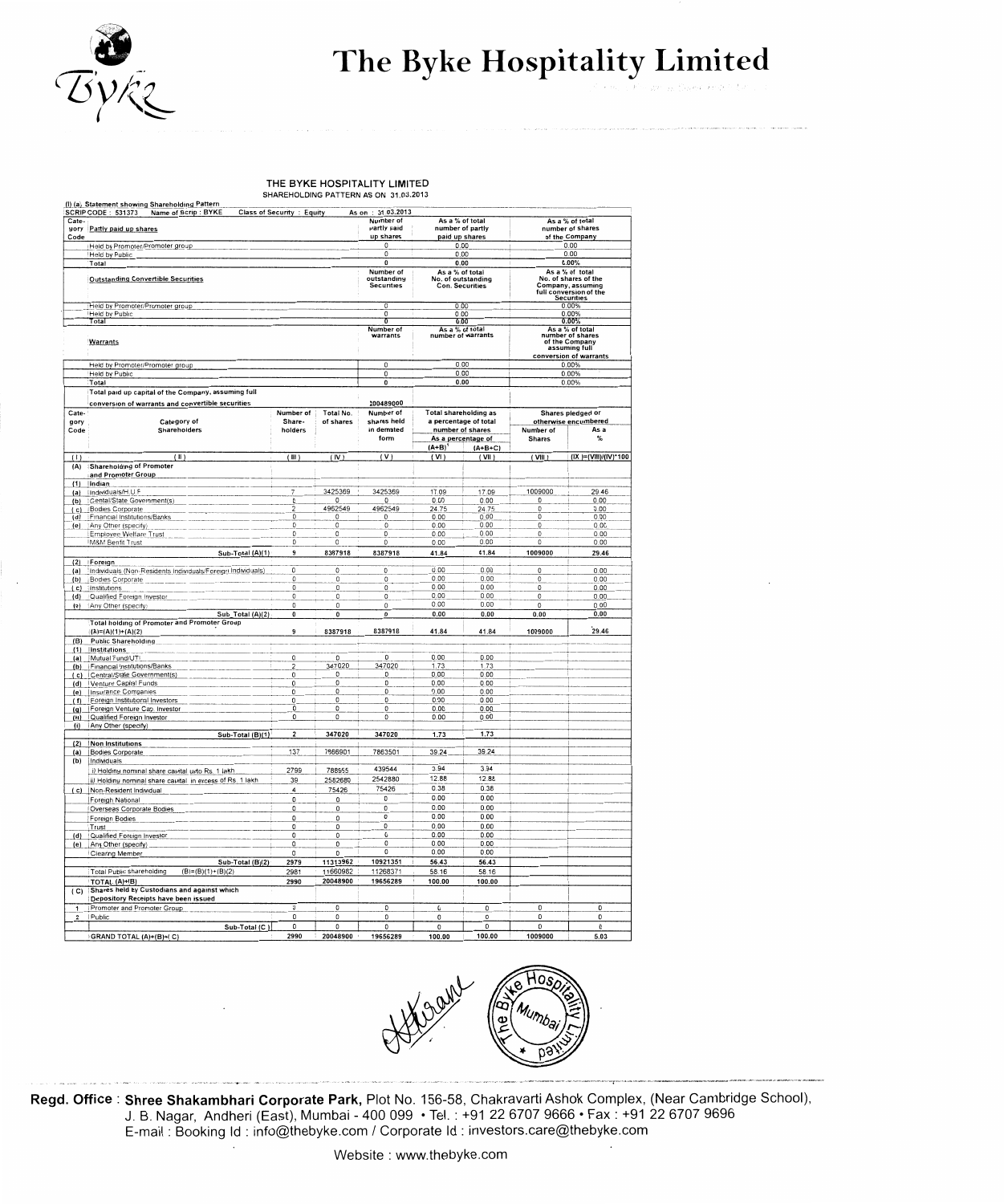

| Sr.No. | Name of the shareholder                 |                      | <b>Details of Shares held</b>             |          | Encumbered shares(*)      |                                                                              |                        | <b>Details of warrants</b>                                    |                                             | <b>Details of convertible securities</b>                                       | <b>Total shares</b><br>(including                                                                                                         |
|--------|-----------------------------------------|----------------------|-------------------------------------------|----------|---------------------------|------------------------------------------------------------------------------|------------------------|---------------------------------------------------------------|---------------------------------------------|--------------------------------------------------------------------------------|-------------------------------------------------------------------------------------------------------------------------------------------|
|        |                                         |                      |                                           |          |                           |                                                                              |                        |                                                               |                                             |                                                                                | underlying<br>shares<br>assuming full<br>conversion of<br>warrants and<br>convertible<br>securities as a<br>% of diluted<br>share capital |
|        |                                         | No of<br>Shares held | As a % of<br>grand total<br>$(A)+(B)+(C)$ | Number   | As a<br>Percentage        | As a % of<br><b>grand</b> total<br>$(A)+(B)+(C)$<br>of sub-<br>clause (I)(a) | No of warrants<br>held | As a % of total<br>number of<br>warrants of the<br>same class | Number of<br>convertible<br>securities held | As a % of total<br>number of<br>convertible<br>securities of<br>the same class |                                                                                                                                           |
| (1)    | $(\parallel)$                           | (III)                | (IV)                                      | (V)      | $(VI) =$<br>(V)/(III)*100 | ( VH )                                                                       | (VIII)                 | (IX)                                                          | (X)                                         | (XI)                                                                           | (X  )                                                                                                                                     |
|        | HOTEL RELAX PRIVATE LTD                 | 4462549              | 22.26                                     | $\Omega$ | 0                         | $\Omega$                                                                     | 0                      | 0                                                             | $\mathbf 0$                                 | 0                                                                              | 22.26                                                                                                                                     |
| 2      | VINITA SUNIL PATODIA                    | 2034170              | 10.15                                     | 850000   | 41.79                     | 4.24                                                                         | 0                      | 0                                                             | $^{\circ}$                                  | 0                                                                              | 10.15                                                                                                                                     |
| 3      | ANIL CHOTHMAL PATODIA                   | 509500               | 2.54                                      | 0        | 0.00                      | 0.00                                                                         | 0                      | 0                                                             | $\Omega$                                    | 0                                                                              | 2.54                                                                                                                                      |
| 4      | ARUNKUMAR PODDAR                        | 285444               | 1.42                                      | 35000    | 12.26                     | 0.17                                                                         | 0                      | 0                                                             | 0                                           | 0                                                                              | 1.42                                                                                                                                      |
| 5      | <b>ARCHANA ANIL PATODIA</b>             | 274575               | 1.37                                      | 0        | 0.00                      | 0.00                                                                         | 0                      | 0                                                             | $\mathbf{0}$                                | 0                                                                              | 1.37                                                                                                                                      |
| 6      | <b>IKAMAL PODDAR</b>                    | 175000               | 0.87                                      | 124000   | 70.86                     | 0.62                                                                         | 0                      | 0                                                             | $\mathbf{0}$                                | $\mathbf{0}$                                                                   | 0.87                                                                                                                                      |
|        | HEMLATA KAMAL PODDAR                    | 125000               | 0.62                                      | 0        | 0.00                      | 0.00                                                                         | 0                      | 0                                                             | $\mathbf{0}$                                | $\mathbf{0}$                                                                   | 0.62                                                                                                                                      |
| 8      | ANIL CHOTHMAL (HUF)                     | 21680                | 0.11                                      | 0        | 0.00                      | 0.00                                                                         | 0                      | 0                                                             | 0                                           | $\mathbf{0}$                                                                   | 0.11                                                                                                                                      |
| 9      | CHOICE CAPITAL ADVISORS PRIVATE LIMITED | 500000               | 2.49                                      | 0        | 0.00                      | 0.00                                                                         | $\circ$                | $\mathbf{0}$                                                  | 0                                           | 0                                                                              | 2.49                                                                                                                                      |
|        | <b>TOTAL</b>                            | 8387918              | 41.84                                     | 1009000  | 124.90                    | 5.03                                                                         | 0                      | $\mathbf{0}$                                                  | 0                                           | $\Omega$                                                                       | 41.84                                                                                                                                     |

(l)(c)(i Statement showing holding of securities (including shares,warrants,convertible securities) of persons belonging to the category "Public" and holding more than 1% of<br>) the total number of shares.

|                |                                                                  |             |                    |                                        |                 |             | Details of convertible |                      |
|----------------|------------------------------------------------------------------|-------------|--------------------|----------------------------------------|-----------------|-------------|------------------------|----------------------|
|                |                                                                  |             |                    | Details of warrants                    |                 |             | securities             |                      |
|                |                                                                  |             |                    |                                        |                 |             |                        |                      |
|                |                                                                  |             |                    |                                        |                 |             |                        |                      |
|                |                                                                  |             | Shares as a        |                                        |                 |             |                        |                      |
|                |                                                                  |             | percentage         |                                        |                 |             |                        | <b>Total shares</b>  |
|                |                                                                  |             | of total           |                                        |                 |             |                        | (including           |
|                |                                                                  |             | number of          |                                        |                 |             |                        | underlying shares    |
|                |                                                                  |             | shares {i.e.,      |                                        |                 |             |                        | assuming full        |
|                |                                                                  |             | <b>Grand Total</b> |                                        |                 |             |                        | conversion of        |
|                |                                                                  |             | $(A)+(B)+(C)$      |                                        | As a % of total |             | As a % of total        | warrants and         |
|                |                                                                  |             | indicated in       |                                        | number of       | Number of   | number of              | convertible          |
|                |                                                                  |             | Statement          |                                        | warrants of     | convertible | convertible            | securities as a % of |
|                |                                                                  | Number of   |                    | at para (I)(a) No of warrants the same |                 | securities  | securities of the      | diluted share        |
|                | Sr.No. Name of the shareholder                                   | shares held | above}             | held                                   | class           | held        | same class             | capital              |
|                | HOT N ICE ENTERTAINMENT PRIVATE LIMITED                          | 1100000     | 549                | ١o                                     | O               | o           | $\Omega$               | 5.49                 |
| 2              | SATYANARAYAN SHARMA                                              | 352100      | 176                | $\overline{0}$                         | 0               | O           | $\Omega$               | 1.76                 |
| 3              | FLORENCE AGROFOODS PRIVATE LIMITED                               | 745000      | 3.72               | İ٥                                     | 0               | 0           | 0                      | 3.72                 |
| 4              | KIRODI MAL MODI                                                  | 520000      | 2.59               | O                                      | 0               | 0           | ١o                     | 2.59                 |
| 5              | EMMA AUTO ANCILLARY PRIVATE LIMITED                              | 316380      | 1.58               | $\Omega$                               | 0               | O           | ١o                     | 1.58                 |
| 6              | CHARTERED CAPITAL RESEARCH PRIVATE LIMITED                       | 365000      | 1.82               | $\Omega$                               | O               | o           | ١o                     | 1.82                 |
| $\overline{7}$ | DARSHANIK VALUESERVE PRIVATE LIMITED                             | 260000      | 1.30               | 0                                      | $\overline{0}$  | O           | $\Omega$               | 1.30                 |
| 8              | JAGDISH CHANDER BANSAL (HUF)                                     | 225500      | 1.12               | 0                                      | $\overline{0}$  | 0           | $\mathbf{0}$           | 1.12                 |
| 9              | EDELWEISS SECURITIES LTD                                         | 200536      | 1.00               | 0                                      | O               | 0           | 0                      | 1.00                 |
| 10             | PROGRESSIVE SHARE BROKERS PVT LTD                                | 200000      | 1.00               | 0                                      | 0               | 0           | $\Omega$               | 1.00                 |
| 11             | <b>ICICI BANK LIMITED</b>                                        | 225000      | 1.12               | D                                      | $\overline{0}$  | ŋ           | $\Omega$               | 1.12                 |
| 12             | <b>SUNITA MODI</b>                                               | 211000      | 1.05               | ١o                                     | $\Omega$        | 0           | $\Omega$               | 1.05                 |
| 13             | CHOICE EQUITY BROKING PRIVATE LIMITED -<br><b>BROKER ACCOUNT</b> | 1075000     | 5.36               |                                        | ١o              | 0           | $\Omega$               | 5.36                 |
| 14             | CHOICE EQUITY BROKING PRIVATE LIMITED -                          | 1018000     | 5.08               | I۵                                     | ١o              | 0           | ١o                     | 5.08                 |
|                | <b>BROKER ACCOUNT</b>                                            |             |                    |                                        |                 |             |                        |                      |
| 15             | CHOICE EQUITY BROKING PRIVATE LIMITED -                          |             | 2.34               | ١o                                     | 0               | 0           | ١o                     | 2.34                 |
|                | <b>BROKER ACCOUNT</b>                                            | 469000      |                    |                                        |                 |             |                        |                      |
|                | <b>TOTAL</b>                                                     | 7282516     | 36.32              | 0.00                                   | 0.00            | 0.00        | 0.00                   | 36.32                |

| (1)(c)(ii)     | Statement showing holding of securities (including shares, warrants, convertible securities) of persons (together with<br>PAC) belonging to the category "Public" and holding more than 5% of the total number of shares of the company |                     |                                                                                                                                                          |                                       |                                                                  |                                                |                                                                                |                                                                                                                                                                             |
|----------------|-----------------------------------------------------------------------------------------------------------------------------------------------------------------------------------------------------------------------------------------|---------------------|----------------------------------------------------------------------------------------------------------------------------------------------------------|---------------------------------------|------------------------------------------------------------------|------------------------------------------------|--------------------------------------------------------------------------------|-----------------------------------------------------------------------------------------------------------------------------------------------------------------------------|
|                |                                                                                                                                                                                                                                         |                     |                                                                                                                                                          | <b>Details of warrants</b>            |                                                                  |                                                | Details of convertible<br>securities                                           |                                                                                                                                                                             |
|                | Name(s) of the shareholder(s) and the Persons Acting<br>Sr.No. in Concert (PAC) with them                                                                                                                                               | Number of<br>shares | Shares as a<br>percentage<br>of total<br>number of<br>shares {i.e.,<br><b>Grand Total</b><br>$(A)+(B)+(C)$<br>indicated in<br><b>Statement</b><br>above) | at para (I)(a) No of warrants<br>held | As a % of total<br>number of<br>warrants of<br>the same<br>class | Number of<br>convertible<br>securities<br>held | As a % of total<br>number of<br>convertible<br>securities of the<br>same class | <b>Total shares</b><br>(including<br>underlying shares<br>assuming full<br>conversion of<br>warrants and<br>convertible<br>securities as a % of<br>diluted share<br>capital |
|                | HOT N ICE ENTERTAINMENT PRIVATE LTD                                                                                                                                                                                                     | 1100000             | 5.49                                                                                                                                                     |                                       |                                                                  |                                                |                                                                                | 5.49                                                                                                                                                                        |
| $\overline{2}$ | CHOICE EQUITY BROKING PVT LTD - BROKER<br><b>ACCOUNT</b>                                                                                                                                                                                | 1075000             | 5.36                                                                                                                                                     |                                       |                                                                  |                                                |                                                                                | 5.36                                                                                                                                                                        |
|                | CHOICE EQUITY BROKING PVT LTD - BROKER<br>ACCOUNT                                                                                                                                                                                       | 1018000             | 5.08                                                                                                                                                     |                                       |                                                                  |                                                |                                                                                | 5.08                                                                                                                                                                        |
|                | <b>TOTAL</b>                                                                                                                                                                                                                            | 3193000             | 15.93                                                                                                                                                    | 0                                     | $\mathbf{a}$                                                     | O                                              | 0                                                                              | 15.93                                                                                                                                                                       |

 $\cdot$ 

Kroan Auspit